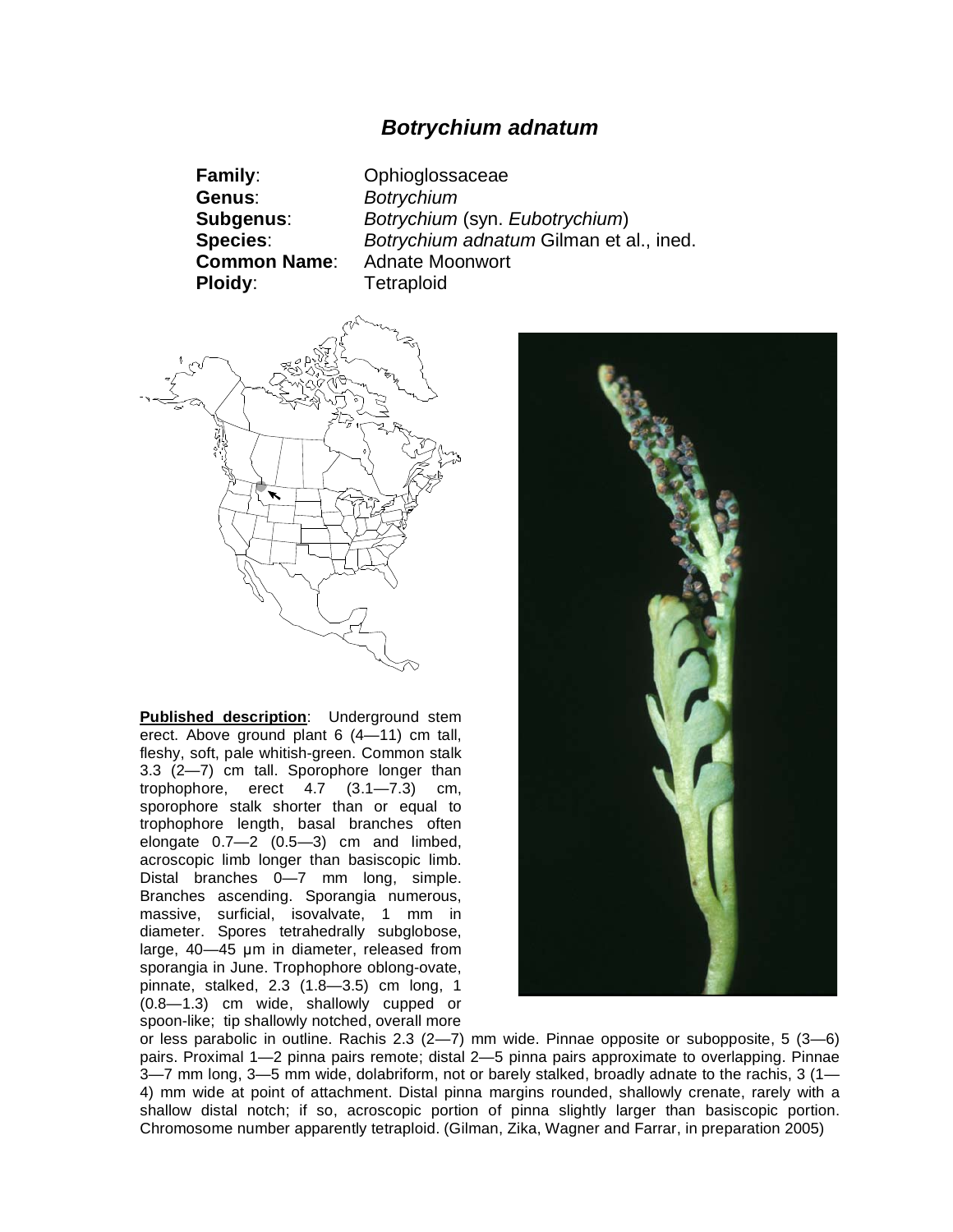## **Identification**

*Botrychium adnatum* is so named for its broadly attached (adnate) pinnae that are also conspicuously decurrent, i.e., the lower sides of the pinnae gradually merge into the rachis. The only other moonwort species with pinna adnation to this degree are *B. simplex, B. montanum* and *B. mormo. B. simplex* and *B. mormo* lack the conspicuous glaucous, blue-gray color of living plants of *B. adnatum*, and *B. mormo* and *B. montanum* can be differentiated by outer pinna margins that are more or less straight (making the pinnae appear rectangular) with conspicuous teeth.

In *B. simplex* variety *compositum*, the most common western variety of *B. simplex*, the width of the attachment of the middle pinnae is much narrower (1/10 to 1/4 the width of the pinna) than in *B. adnatum* (1/2 to 2/3 the width of the pinna). In both *B. simplex* variety *compositum* and in *B. simplex* variety *simplex*, the most common eastern variety, the common stalk is very short (often barely or not above ground level) and the sporophore stalk is typically longer than the length of the trophophore whereas in *B. adnatum* the common stalk is more conspicuous and the sporophore stalk is typically shorter than the length of the trophophore. Exaggeration of the basal pinnae, common in these varieties of B. simplex, seldom occurs in *B. adnatum*

*B. adnatum* and *B. simplex* variety *tenebrosum* are very similar in their degree of pinna adnation and decurrence and in the proportions of their common, sporophore and trophophore stalks. They are furthermore similar in the common occurrence of sporangia on the pinna margins when growing in sunny habitats. They are distinguished by the blue-gray color of *B. adnatum* (rather than yellow-green), its non-overlapping middle pinnae, and sporophore branches that do overlap. These two taxa are also differentiated by habitat and range with the eastern marshpreferring *B. simplex* variety *tenebrosum* unlikely to occur in well drained western grasslands.

## **Distribution**

*Botrychium adnatum* is currently known only from the western portion of Glacier National Park in northwestern Montana.

## **Habitat**

*Botrychium adnatum* grows in well drained native short-grass prairie.